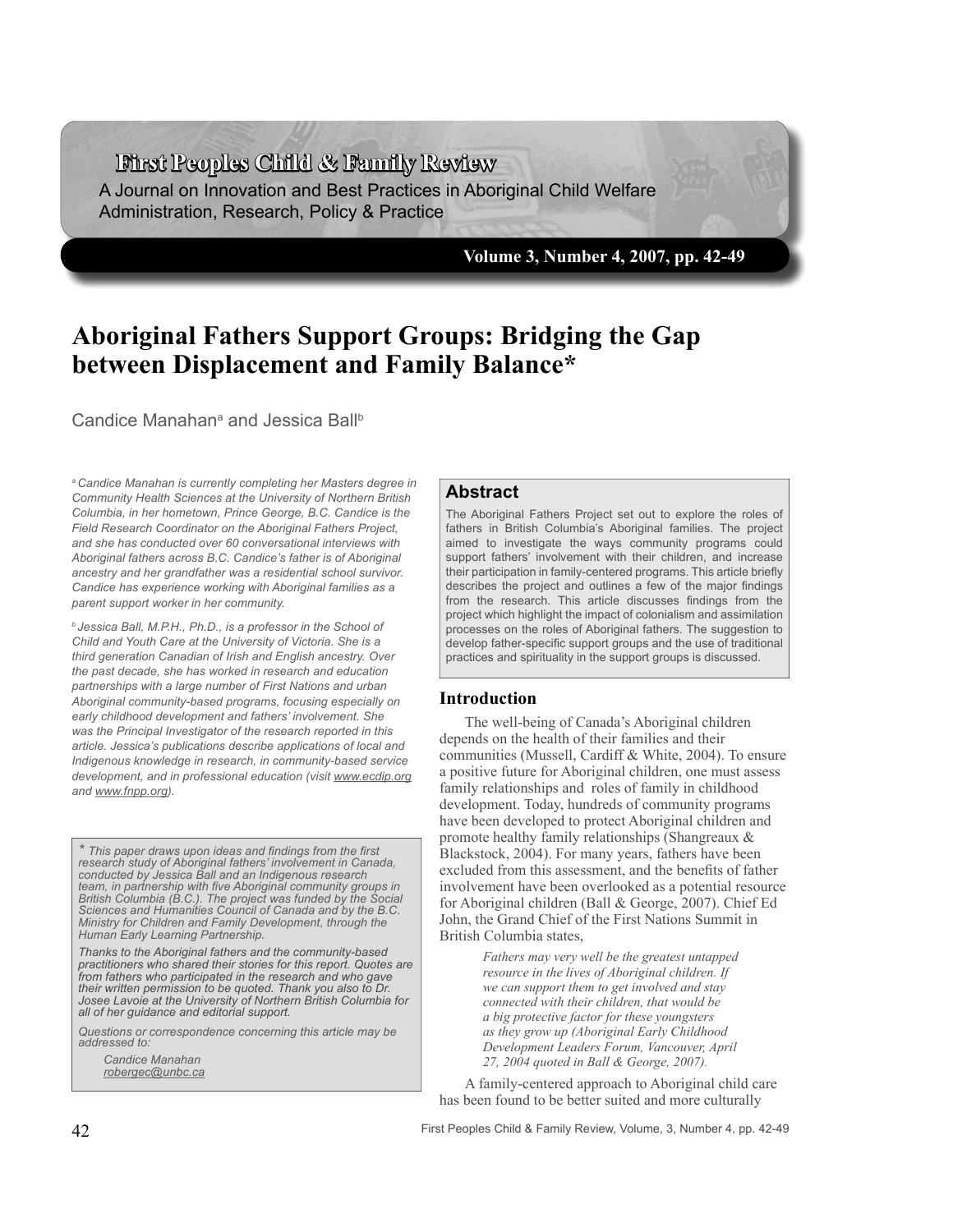appropriate than simply a child-focused approach (Ball, 2005). The family-centered model is preferred in most Aboriginal communities (Ball, 2005). However, many community programs supporting families and child development in British Columbia noted low father participation in their family-centered services.

The Aboriginal Fathers Project set out to explore the roles of fathers in British Columbia's Aboriginal families. The project aimed to investigate the ways community programs could support fathers' involvement with their children, and increase their participation in familycentered programs. This report will very briefly describe the Aboriginal Fathers Project and outline a few of the major findings from the research. A more in-depth report of the Aboriginal Fathers Project and the findings can be found elsewhere (Ball, 2006). This article specifically discusses the findings from the project which highlight the impact of colonialism and assimilation processes on the roles of Aboriginal fathers. The suggestion to develop father-specific support groups, in partnership with family-centered programs, will also be featured. The use of traditional practices and Aboriginal spirituality in fathers' support groups and community programming will then be discussed. Finally, specific recommendations will be made for community program managers who want to support Aboriginal fathers in their parenting journey, and increase father participation in family-centered programs.

# **Aboriginal Fathers Project- Brief Overview**

The Aboriginal Fathers Project was conducted as part of a larger Canadian exploratory study on fathers' involvement, the Fathers Involvement Research Alliance (www.fira.org). Community early childhood development programs such as the Little Hands of Friendship Aboriginal Head Start Program, Prince George Aboriginal Head Start Program, and the Lil'Wat Nation Pqusnalhcw Child Care Centre were asked to participate in community-university partnerships with the University of Victoria, School of Child and Youth Care, to facilitate the research. The research team then received further requests from individual fathers and other community programs who wanted to participate. The Aboriginal Fathers Project eventually grew to include two more on-reserve community programs, three off-reserve community programs, and several fathers from various urban communities around British Columbia (Ball & George, 2007).

 First Nations and Métis men who self-identified as fathers of at least one child under the age of seven years of age were recruited to participate in the study. The definition of 'father' was left up to self-identification, as the research team quickly learned that many Aboriginal families did not solely depend on the biological father of the child to play the fathering role. The term 'father' came to include biological fathers, step-fathers, partners or former partners of the mothers, grandfathers, and uncles who were the father figures in an Aboriginal child's life. Eighty fathers in various communities across British Columbia participated in a conversational interview, a short survey and a demographic questionnaire. The study included 42 (52.5%) fathers living off-reserve in urban centers, 35 (43.8%) fathers living on-reserve in rural areas, and 3 (3.75%) fathers living off-reserve in rural areas (Ball & George, 2007).

# **The Impact of Colonialism and Assimilation Practices on the Aboriginal Father**

Several fathers in the study identified the lasting effects of colonialism and assimilation processes on Aboriginal identity and the role of the father. According to the participants, colonialism and assimilation practices have greatly disrupted the role men play in their families and in their communities. Duran and Duran (1995) argue that the effects of colonization on the role the Aboriginal male are especially damaged because traditionally, the male was the protector of the family and the community. The suppression of the man's ability to protect the family and the fragmentation of the traditional community system has lasting, generational traumatic effects on the Aboriginal father (Duran and Duran, 1995). One participant in the Aboriginal Fathers Project explains,

> *…the First Nations male, their job title used to be hunting and gathering, used to have to hunt and if you weren't hunting or fishing you were preparing to go hunting, fishing, gathering food, making shelters and doing all those things…. So, that whole thing with the Europeans coming in and wiping it all out…. First it was the residential school and they took away the language, or tried to take the language away. They took the entire role of the male in the First Nations community away so that left a big empty gap for males. They didn't know what to do, where to go, what to say, when to say it or anything. They had to fit in and woman had to play another role in telling the male what to do, but the women kept their jobs. The women looked after the kids, they did all the food preparations and things like that… that stayed. The women fit in a lot easier than the men I think. It wasn't easy for women, but they had certain jobs that they were able to do, whereas the men they had to go off, they had to go and learn how to build certain kind of houses and they had to relearn how to live in society, how to get a wife and what to do as a husband, as a father and as a member of a community (Anonymous, Lil-Wat Nation).*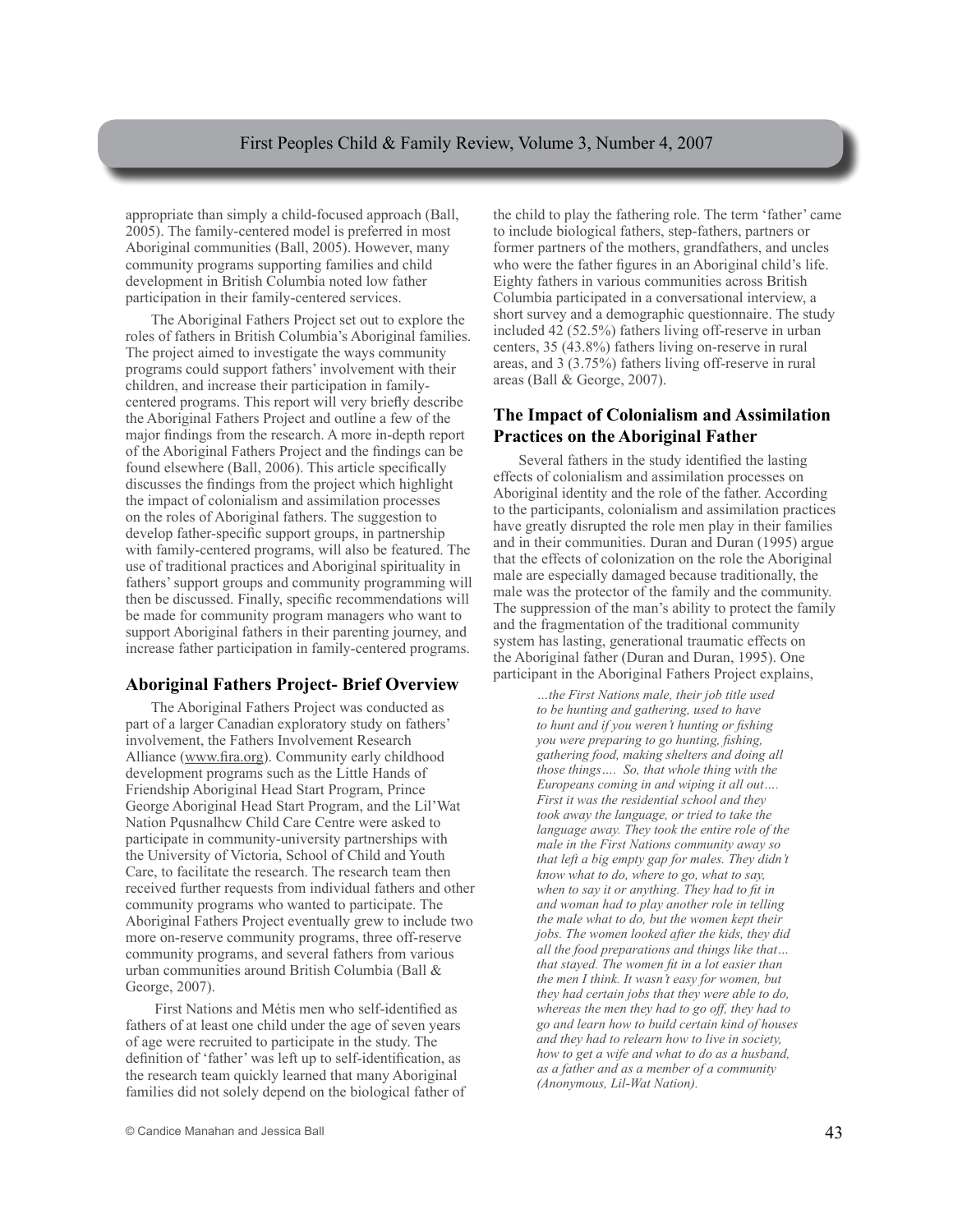# **Aboriginal Fathers Support Groups**

The roles of the Aboriginal father are also disrupted by the trauma caused by colonialism and assimilation processes. The trauma of residential schooling has had lasting effects on many fathers' parenting skills, power to communicate and ability to show affection to their children. As one father from the Aboriginal Fathers Project explains,

> *Back then, I didn't have any communication skills like normal fathers had. The affection of a loving father-child relationship, like normal fathers have, like kissing your younger children. I only learned that, years later, that was what it takes to love a child. There was nothing like that when I was growing up in a residential school. Because I was in residential school until I was eighteen years old, I really didn't learn anything. No love and no hugs from the priests or the nuns. I just came out cold (Anonymous, Nanaimo).*

This trauma continues today through the generations. Many Aboriginal people who never set foot into a residential school still experience the 'generational cycle of trauma' (See Figure 1). The effects of generational trauma, such as substance abuse or family violence, have left many men without a positive, father figure in their lives while they were growing up. Many men found themselves having children of their own, without a role model to teach them about parenting skills, how to communicate with their child, how to show affection, or how to deal with stressful parenting situations. Similar findings of Aboriginal men left without positive, male role models are documented in a qualitative research study of Aboriginal men's healing in British Columbia (Mussell, 2005). One participant in the Aboriginal Fathers Project describes memories of his own father,

> *He was abusive. I was only a year old when he left and so I don't know if I ever saw [the violence] or experienced it. He left and then when I was nine, his brother murdered him. He was stabbed in a knife fight. I can remember seeing him and wishing he were more involved. After he died, I had dreams of him and he didn't recognize me. There was a lot of stuff that I had to deal with as I grew up. But, I knew that was not what I wanted for my children. I wanted my children to have a father and to understand the joys and rewards of having both parents in their lives (Earl, Prince George).*

Many fathers described growing up without a positive father figure, and conveyed the difficulties they had as a child, including feelings of emotional abandonment, family dysfunction, family imbalance and neglect. Participants who did not grow up with a father figure explained that they wanted their children to have



a positive, male role model in their life because they knew how important it was to have that family balance. Several fathers suggested their motivation to become a good parent stemmed from their own childhood without a father. One father explains,

> *Growing up without a father, without that disciplinary figure in my life… there was just certain things that my mother couldn't do. She raised me well, and she did it all on her own, but I just know that there were some things that she just wasn't able to do. I am a bastard child and I didn't want that for my child…. I did not want my child to be fatherless and lacking that discipline and guidance (Brian, Lheidli-Tenneh First Nation).*

Colonialism and assimilation practices, such as—but not limited to—residential schooling, have had a multigenerational effect on the role of the Aboriginal father in both the family and the community. The participants in the study suggest that their positive involvement with their children gives them the opportunity to break that generational cycle of trauma and give their children what they never had growing up.

# **Aboriginal Fathers' Support Group**

The fathers in the study were asked about how they prepared for becoming a father. Approximately one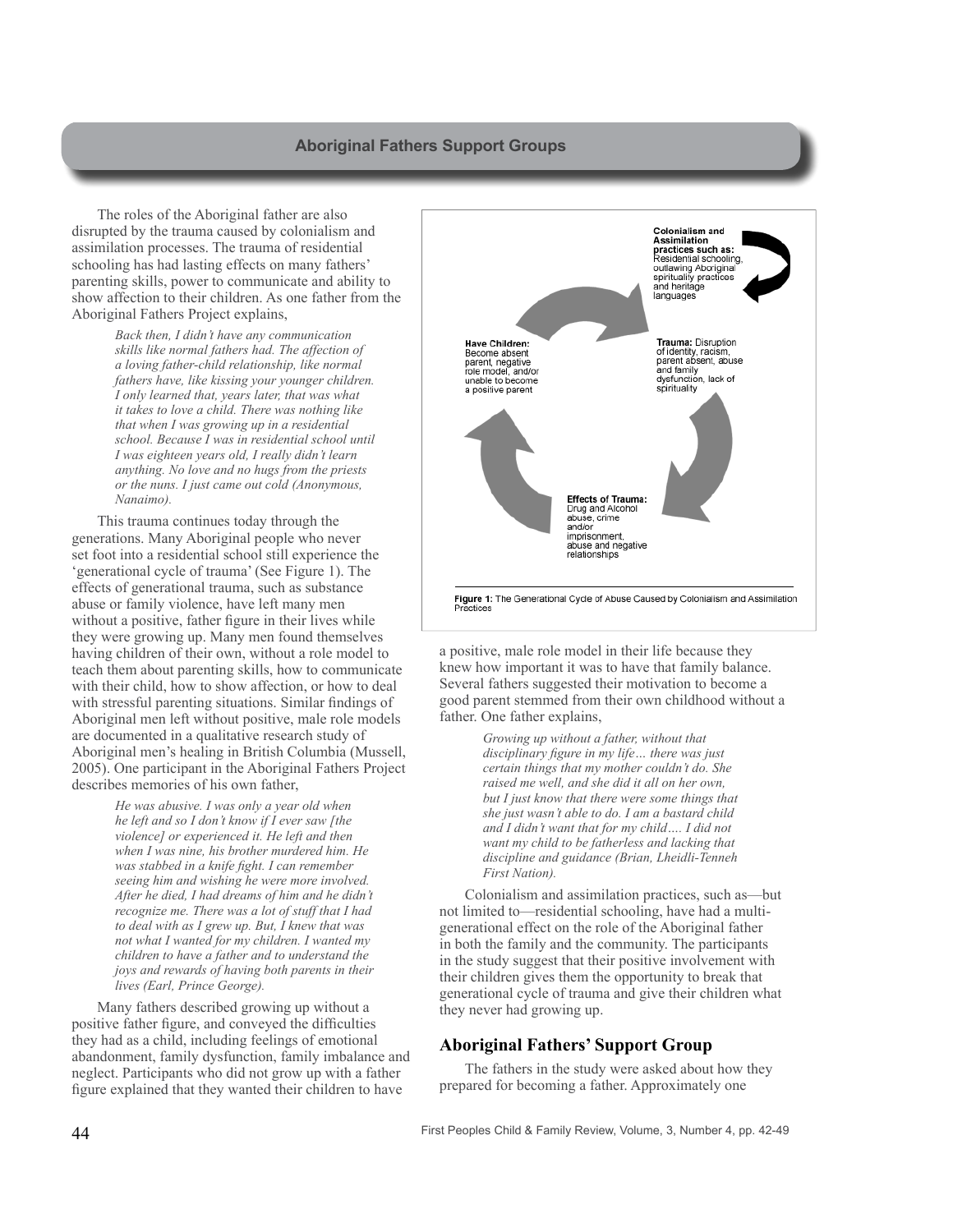### First Peoples Child & Family Review, Volume 3, Number 4, 2007

quarter of the men interviewed explained that they had needed to find a positive, male role model in a parenting role. It appears men who want to be positively involved with their children often seek a positive father role model to emulate. For those men who did not have access to a positive father figure or Elder, they often looked to their peers. Nearly one-third of the fathers in the study looked to their community for parenting role models. When the fathers were asked what community programs could do to promote father involvement, several participants suggested the creation of a fathers' support group specifically for Aboriginal men. The fathers suggested that just watching other fathers interact with their children in a positive environment is useful, especially for those who had not grown up with an involved father. Seeing other men, who are similar to themselves interacting with their children in a constructive way, acted as an educational tool and boosted their confidence. In many ways, the role of the support group helped men to redefine what a father is and include other Aboriginal men in that concept. Those participants who had experience as part of a fathers support group reported that their interactions with other fathers acted as both a peer support network and as an affirmation of their fathering role, which enhanced their own beliefs about their ability to be a good father.

The development of a support group specifically for Aboriginal fathers is supported by previous research that suggests the need to develop culture-specific health and family services to support the well-being of Aboriginal people (Kirmayer, Simpson, & Crago, 2003; Stephens, Porter, Nettleton, & Willis, 2006). Many of the men in the current study noted that their insecurities about becoming a father stemmed from disruptions in their own cultural identity. The fathers suggested that the role of the Aboriginal father had been damaged; consequently, Aboriginal fathers face added challenges that Non-Aboriginal fathers may not consider. One father explains,

> *One thing I notice is a lot of Non-Aboriginal fathers going out with their kids, doing stuff with their kids and it is something I don't really see Native guys doing. [Why do you think that is?] I think it has a lot to do with how they were raised and how they grew up in their own family. It was one thing I noticed was that I didn't do those things before, because I was never taught those things, I never did those things with my family. It is kind of hard (Brian, Prince George).*

Participants in the study suggested that an Aboriginal fathers' support group would also give the older or more experienced fathers the opportunity to mentor younger or less experienced Aboriginal fathers. This concept is reinforced by the United Nations Working Group of Indigenous Peoples, which recognizes the importance of empowering younger generations of Indigenous peoples

through education and mentorship (Boyer, 2004). This concept is further supported by Canadian research on Indigenous knowledge which suggests that Aboriginal ways of knowing and knowledge must be controlled and driven by Aboriginal people (Hart, 2007). The importance of Aboriginal fathers learning from other fathers is highlighted by one participant from the current project,

> *I think that father's support is big and being able to see how other fathers handle different situations. Because honestly, there are a lot of fathers out there who weren't raised by a father, or were raised by an abusive father, and don't know how to be a father, like me. My father was not around, so you have to learn right from the beginning, when you have a baby sitting right there in front of you and you have to be a dad. I know that John Howard [Society] has that but it is not specifically for Aboriginal fathers. I think that there is a high degree of cultural shame amongst Aboriginal people and I think that if they could identify with other Aboriginal fathers, share their experiences, share their strengths, then maybe they could step out of that and teach their children how to be proud of who they are (Anonymous, Prince George).*

The participants in this study highlight the importance of role models and support networks. Aboriginal fathers' support groups give men the opportunity to share stories, develop social relationships, and watch other men interacting with their children.

# **Using Traditional Practice and Aboriginal Spirituality in Aboriginal Fathers' Support Groups and Other Community Programming**

Many participants suggested the parenting support groups would further benefit fathers if they included traditional practices and aspects of Aboriginal spirituality. Conceptions of 'traditional practices' and aspects of 'Aboriginal spirituality' differed between individual men and across communities. It is important to recognize the difference between First Nations, Métis and Inuit cultures, just as it is important to recognize the diversity of communities, especially when discussing traditional practices and aspects of Aboriginal spirituality (Adelson, 2005). Due to the cultural diversity of the men in the study, 'traditional practices' and 'Aboriginal spirituality' can not be defined in this paper. The men in the study did refer to the use of traditional drumming, dancing, ceremonies, smudging, sweat lodges, hunting, fishing, berry picking, carving, drum making, healing circles and learning from Elders.

An Aboriginal fathers' support group that promotes the use of traditional practices and spirituality fits the holistic model of wellness. The holistic model of wellness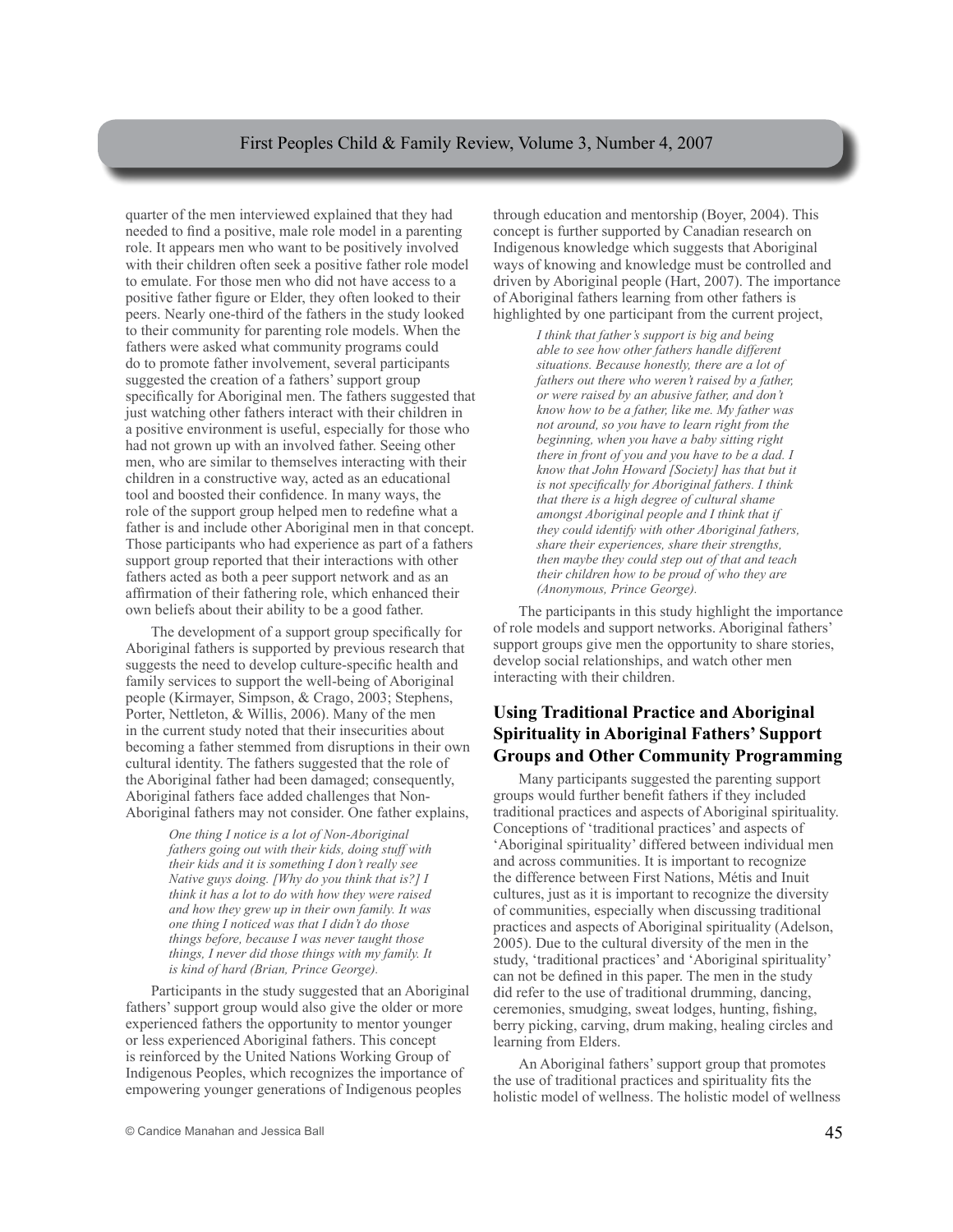focuses on the balance of the physical, emotional, mental, and spiritual aspects of a person within their family and community relationships (Adelson, 2005). Traditional practices have been used to reinforce cultural identity, to nourish family relationships and to promote spiritual wellness (Martin Hill, 2003). Promoting and respecting the use of traditional practices and Aboriginal spirituality in fathers' support groups could create an opportunity for men to regenerate their Aboriginal identity.

Several healing programs have found therapeutic benefits using traditional practices and aspects of Aboriginal spirituality (Archibald, 2006; Waldram, 1997). One father in the Aboriginal Fathers Project explains, "The most important thing I did to prepare to become a father was to heal myself" (Anonymous, Lil-Wat Nation). Hunter, Logan, Goulet, and Barton (2006) suggest the process of healing for Aboriginal men includes a 'cultural path', using traditional practices to find spiritual, emotional, mental and physical balance. Healing circles, sweat lodges, smudging, the use of Elders, and the use of other traditional practices have been used by Kishk Anaquot Health Research to reinforce cultural identity and facilitate healing (Archibald, 2006). Many fathers in the current study reported using traditional practices and Aboriginal spirituality to heal themselves and prepare for fatherhood. When Leroy of Lil-Wat First Nation was asked what prepared him for fatherhood, he explained, "Probably the biggest thing was learning to be a grounded, spiritual person. Learning about how my people have dealt with things in terms of children". Getting in touch with their spirituality and becoming confident with their cultural identity helped these fathers in their parenting journey.

Participants in the Aboriginal Fathers Project noted that they could rekindle their cultural identity, embrace their Aboriginal spirituality and nurture their family relationships through the use of traditional practices. A father in Esketemc First Nation learned more about his traditional practices to further nourish his relationship with his daughter. He explains, "I didn't know any of the songs and now that she likes to Native dance, I kind of have to learn the songs so she has something to dance to!" Many fathers suggested that the use of traditional practices has allowed them to escape the generational cycle of trauma caused by colonialism and assimilation processes, and has been key in their preparation for fatherhood. Aboriginal fathers support programs, as well as other community programs meant to facilitate healing, should promote and respect the use of traditional practices and aspects of Aboriginal spirituality.

# **Recommendations for Community Programs Who Want to Support Aboriginal Fathers**

The 'mainstream' focus on parent-child relationships in community programs does not address the multidimensional Aboriginal family system or the impact of colonization on this system (Shangreaux & Blackstock, 2004). The research team quickly learned that many Aboriginal families did not solely depend on the biological father of the child to play the fathering role in a nuclear family setting. The cohesive, multi-generational Aboriginal family is traditionally an arrangement of extended kinships, encompassing responsibilities and roles in raising the children (Shangreaux & Blackstock, 2004; Turner, 1985). As more Aboriginal people move away from their heritage communities into both rural and urban settings, the nuclear family setting has become increasingly popular (Castellano, 2002). Nonetheless, the concept of having extended family directly involved in raising a child is still a powerful ideal held by Aboriginal people (Castellano, 2002). This belief is very apparent in the findings from this project. However, this concept is not reflective of many child and family programs available to Aboriginal families today. The western ideal of the 'nuclear family' has informed the development of programs today, suggesting that these services may need to be reassessed (Bennett & Blackstock, 2002; Red Horse et. al., 2000; Shangreaux & Blackstock, 2004).

Community program development has to be open to the idea that a child may not always belong to the western 'ideal' of a nuclear family. The findings from this study emphasize the need to use a family-centered approach in the development of programs for Aboriginal families, but also emphasize the need to consider the variations that are apparent in families today. Recognizing the roles different family members play in children's lives and how community programs can support them in their parenting roles are imperative to the future of Aboriginal children. Although many community programs have begun to use family-centered models over child-centered service models, recognizing the specific needs of Aboriginal fathers is critical in supporting men in their parenting journey.

#### **Recommendation:**

**Recognize the variations across Aboriginal family systems when development community programs. Ensure that family workers know all of the family members and friends who are involved in parenting the child. Ensure that family workers invite all parents**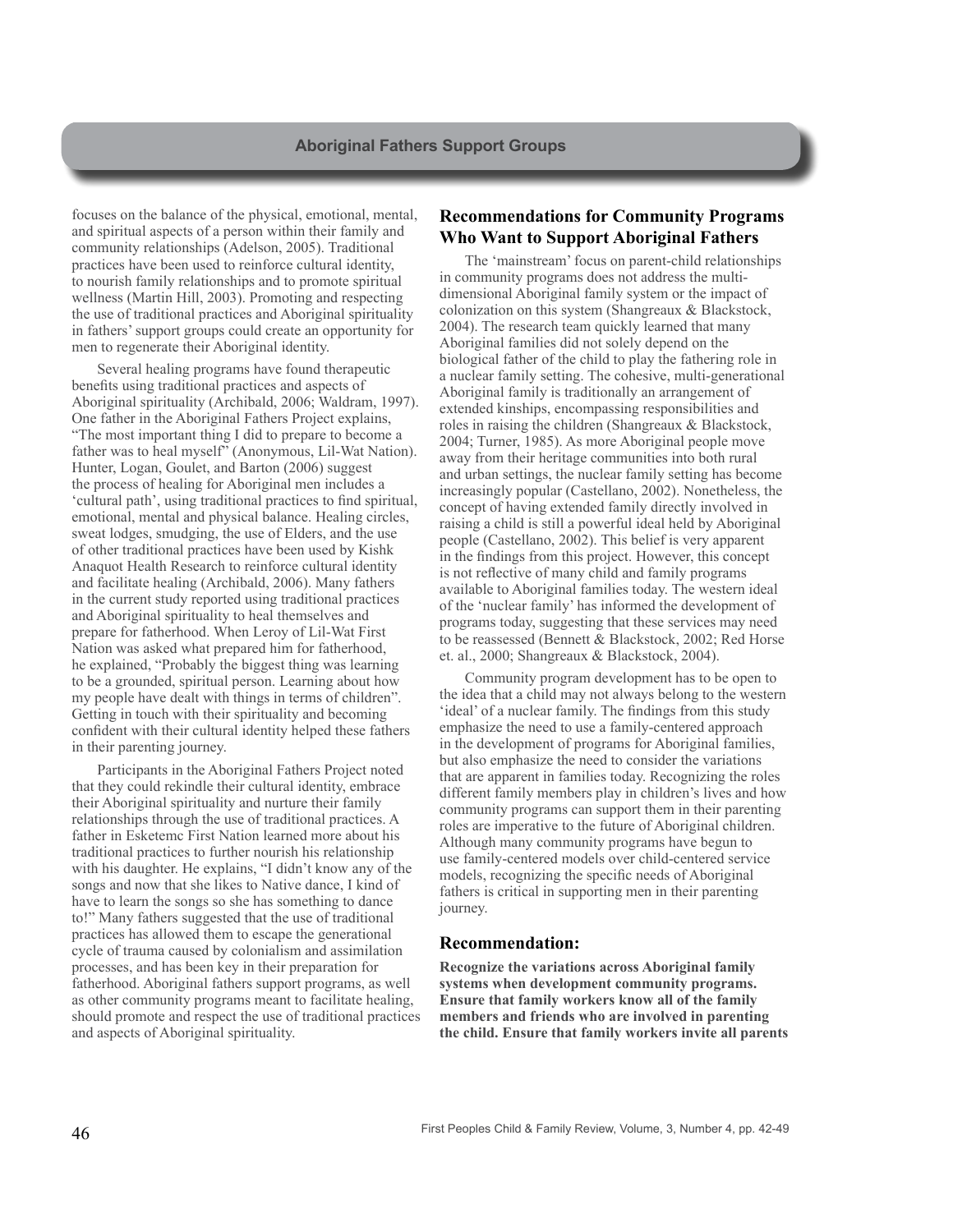#### **to activities and follow-up with parents who do not attend.**

The study findings suggest that the shift to a familycentered approach is positive, but does not always represent the needs of fathers. Many fathers who tried to participate in family-centered services still felt out of place because they were often one of the only men in the room. Fathers reported feeling uncomfortable as mothers did not include them in the conversations, and childcare providers did not make efforts to include them in activities. One father explains,

> *When I go to things like that, I just do not feel comfortable. I was going to go to the 'Nobody's Perfect' program, but it is nothing but females in there! I would like to go in there and just start advocating for the fathers. I want to go in there and say, This is a good program, but you have to expand it to include the father's point of view, give them a voice.' And when I try to speak up about it, people just brush it off. They say they have 'enough work to do', and 'we only have a certain amount of time to talk about these issues and maybe we'll just talk about it next time.' Nothing happens (Brian, Lheidli-Tenneh First Nation).*

According to the participants in this study, the development of Aboriginal father support groups, within or parallel to family-centered services, would encourage fathers' involvement with their children, and could increase fathers' participation in family-based services. The support group would allow fathers to be heard and create the opportunity for men to support one another, while facilitating the move toward a more family-centered approach. Terrace Child Development Center Dad's Group, which is part of the Terrace Child Development family-centered Park Center Services, suggests community programmers need to give men a safe, inviting environment, and a place where they are respected as parents. Further, the fathers need to be given the opportunity to shape the group, and influence the decisions about the activities that will occur in the group. The importance of having full participation in decision making is well documented in the literature, and is central to the creation of culturally appropriate services (Stephens et. al., 2006).

#### **Recommendation:**

**Ask one of the fathers in your program or a male family worker to help create a father support group alongside the family-centered services. Create a safe, father-friendly environment with several father resource materials available and a relaxed atmosphere. Ensure that the time is consistent and** 

#### **reliable, regardless of the number of attendees. Allow the fathers to create their own discussion topics, while providing a variety of resources.**

Aboriginal fathers' full participation in decision making is especially important to recognize when promoting a holistic approach, with traditional practices and Aboriginal spirituality. Each group will have different needs, traditions and spiritual practices. The cultural diversity of traditional practices must be recognized and appreciated (Martin Hill, 2003). Community programs that use traditional practices and Aboriginal spirituality, stress the importance of developing group-specific healing models (Archibald, 2006; Martin Hill, 2003). Archibald (2006) also suggests that holistic models using traditional practices need to acknowledge the different needs of those Aboriginal people living in urban areas, rural and remote areas, on and off reserve. In the current study, rural community practitioners invited Elders from the community to give advice on their programming and activities. Creating a culturally specific environment can be more difficult in an urban setting, where there is often a culturally-diverse population of men living away from their hereditary lands. In this kind of situation, it is critical that the fathers decide what practices they want to use, without the imposition of a 'pan-Aboriginal' approach. Promoting the use of traditional practices and spirituality, by inviting local Elders and respecting differing perspectives, is the most a programmer can do, the rest needs to be left in the hands of the fathers.

# **Recommendation:**

**Promote spirituality and traditional practices within your community organization, but do not assume everyone is the same. Invite an Elder to visit your community organization or ask the father support group if they would like an Elder to attend their circle.** 

Finally, Aboriginal fathers' support groups hosted by larger organizations or community programs, have specific challenges that need to be addressed. Research suggests that service providers often do not know enough about First Nations, Métis and Inuit culture, historical experiences, generational trauma, traditional practices and/or holistic approaches to health and well-being (Bartlett, 2004). The holistic perspective of well-being held by Aboriginal people does not always "translate" into the "typical bio-medically based" community programs (Adelson, 2005, p.S46). These findings emphasize the need to educate service providers within the larger organization about the cultural and gender differences they may come across while hosting a support group for Aboriginal men. Respect, consistency, and a safe, non-invasive environment are imperative to the success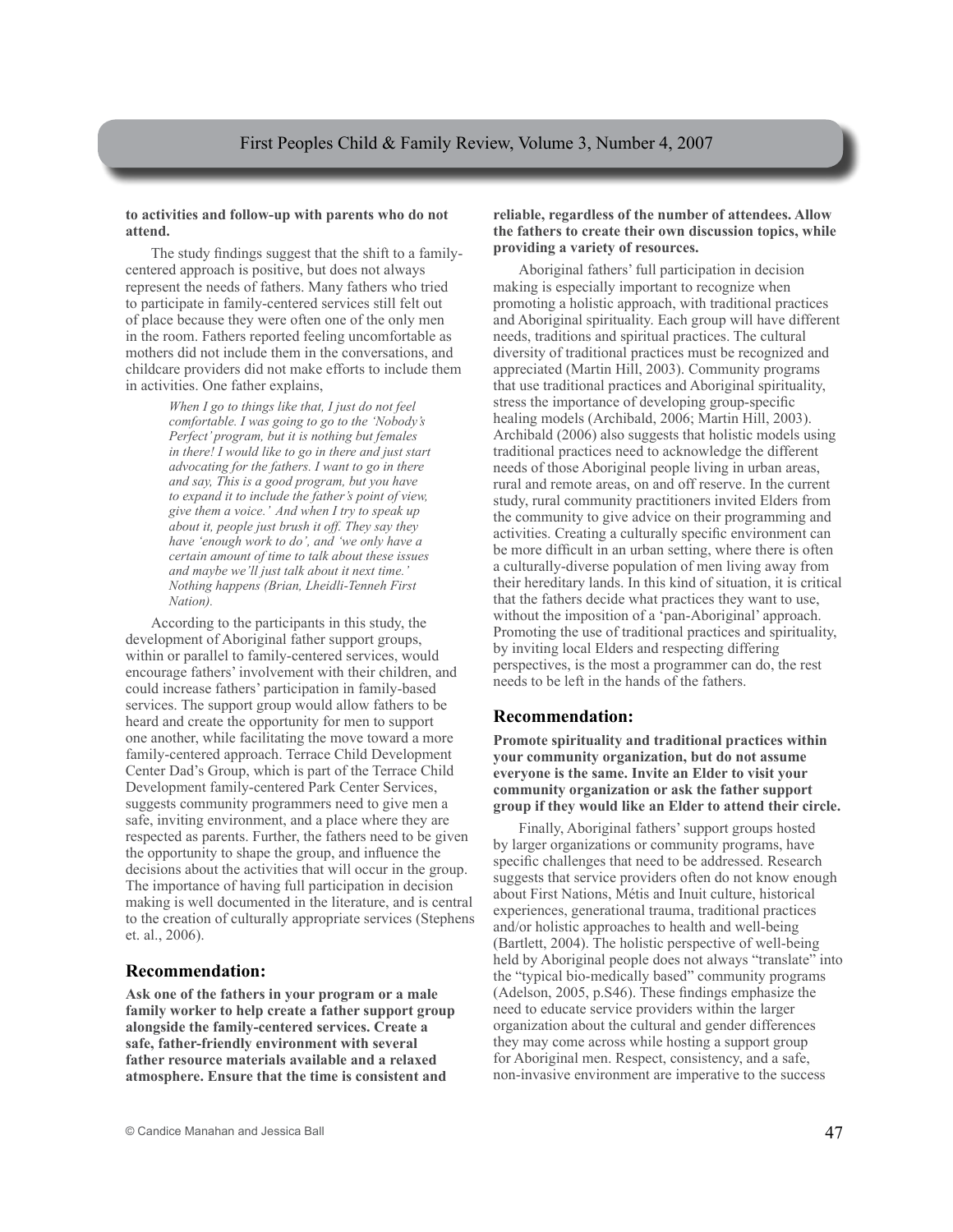of a fathers support group; therefore, educating the staff is essential.

#### **Recommendations:**

**Educate all staff, although not all staff may be in direct contact with fathers. Ensure that all staff members are familiar with the importance of fathers involvement, the variation in Aboriginal family systems and cultures, the historical experiences and what that can mean to Aboriginal people today. Expose your staff and program users to resources (such as books, posters or videos) that include and/or promote Aboriginal father involvement.**

#### **Conclusion**

This project highlights the need to consider the role Aboriginal fathers play in the well-being of future generations. The research findings suggest the role of Aboriginal fathers within the family, as well as in family-centered activities, have been displaced through colonialism and assimilation processes. According to the men in this study, developing Aboriginal fathers' support groups within, or parallel to, family-centered services would encourage Aboriginal men in their parenting role, as well as increase participation in family-centered services. These findings are not complimentary to the shift away from child-parent centered ideologies; however, the Aboriginal fathers' support group is a step toward increasing father participation in future family-centered services. Further research will be needed to assess the impact of father-specific support programs alongside family-centered services for Aboriginal people.

The use of traditional practices and Aboriginal spirituality in fathers' support groups and community programming is recommended to promote the holistic model of wellness and healing. Further, the use of traditional practices and aspects of spirituality in Aboriginal fathers' support groups gives men the opportunity to regenerate their Aboriginal identity, create a social support network and develop an opportunity for mentorship. The support group could potentially reinforce the men's cultural identity, their role as a father and, in turn, make them feel more comfortable participating in family-centered services. Further research could target the impact of father-specific support programs and traditional practices on the gender balance in the family roles. Aboriginal fathers' support groups, which encompass a holistic approach using traditional practices, could bridge the gap between the displacement of family-centered activities and today's contemporary family-centered program models.

#### **References**

- Adelson, N. (2005). The embodiment of inequity. *Canadian Journal of Public Health*, 96, S45-S61.
- Archibald, L. (2006). *Decolonization and healing: Indigenous experiences in the United States, New Zealand, Australia and Greenland*. Ottawa, ON: Aboriginal Healing Foundation.
- Ball, J. (2005). *Hook and hub: Coordinating programs to support Indigenous children's early learning and development.* Presented at the World Indigenous Peoples' Conference on Education held at the University of Waikato in Hamilton, New Zealand, November 27- December 1, 2005.
- Ball, J. (2006). *Indigenous Fathers Involvement project description*. Retrieved May 27, 2007 from http://www. ecdip.org/fathers/index.htm.
- Ball, J., & George, R. (2007). *Policies and practices affecting Aboriginal fathers' involvement with their children*. Presentation at Second Tri-Annual Aboriginal Policy research Conference Relationships: Policy, Research, and Results. Report retrieved April 14, 2007, from http://www. cyc.uvic.ca/documents/IF\_Ab\_Policy\_Res\_Paper.pdf.
- Bartlett, J. G. (2004). Conceptions and dimensions of health and well-being for Métis women in Manitoba. *International Journal of Circumpolar Health*, 63(Suppl. 2), 107-113.
- Bennett, M., & Blackstock, C.(ed.) (2002). *A literature review and annotated bibliography focusing on aspects of Aboriginal child welfare in Canada.* Ottawa, ON: First Nations Child and Family Caring Society of Canada. Retrieved May 15, 2007 from http://www.fncfcs.com/docs/ LitReviewEntire.pdf.
- Boyer, Y. (2004). *The International Right to Health for Indigenous Peoples in Canada*. Discussion paper series on Aboriginal health: Legal issues (No. 3). Ottawa, ON: National Aboriginal Health Organization, Native Law Centre, University of Saskatchewan.
- Castellano, M. B. (2002). *Aboriginal family trends: Extended family, nuclear families and families of the heart*. The Vanier Institute of the Family. Retrieved Oct. 1, 2007 from http://www.vifamily.ca/library/cft/aboriginal.html.
- Duran, E., & Duran, B. (1995). *Native American Postcolonial Psychology.* New York, NY: State University of New York Press.
- Hart, M. (2007). Indigenous knowledge and research: The mikiwáhp as a symbol for reclaiming our knowledge and ways of knowing. *First People Child and Family Review*, 3(1), 83-90.
- Hunter, L.M., Logan, J., Goulet, J., & Barton, S. (2006). Aboriginal healing: Regaining balance and culture. *Journal of Transcultural Nursing*, 17(1), 13-22.
- Kirmayer, L. J., Simpson, C., & Cagro, C. (2003). Healing traditions: Culture, community and mental health promotion with Canadian Aboriginal peoples. *Australasian Psychiatry*, 11, S15-S23.